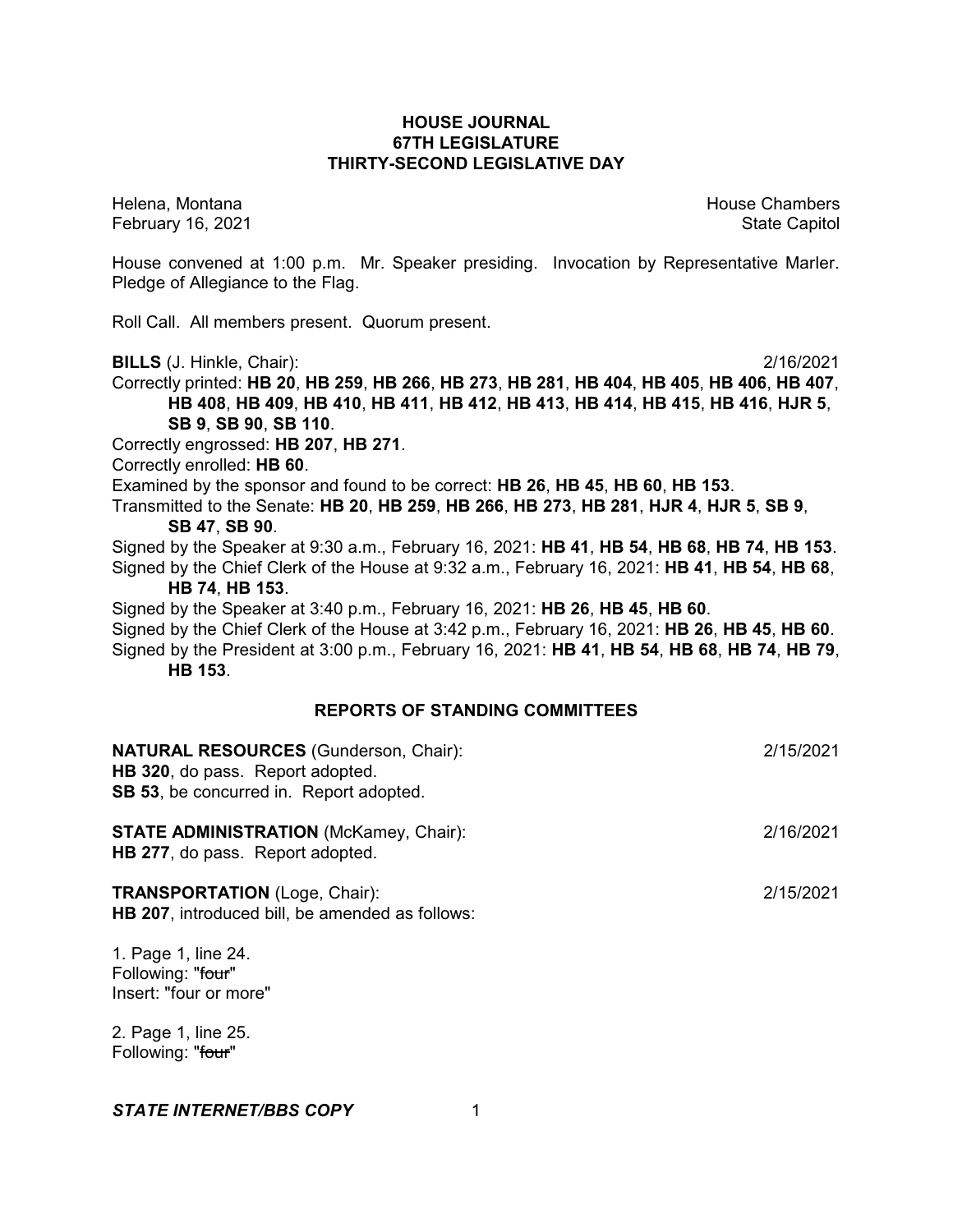Insert: "four or more"

3. Page 2, line 22. Following: "front" Insert: "at least"

4. Page 2, line 23. Following: "rear" Insert: "at least"

And, as amended, do pass. Report adopted.

**HB 365**, do pass. Report adopted. **HB 383**, do pass. Report adopted. **HJR 10**, do pass. Report adopted.

#### **MESSAGES FROM THE SENATE**

**Senate bills** passed and transmitted to the House for concurrence: 2/12/2021

**SB 166**, introduced by T. Gauthier

**SB 167**, introduced by S. Fitzpatrick

**SB 168**, introduced by S. Fitzpatrick

**SB 170**, introduced by D. Kary

**SB 171**, introduced by C. Friedel

#### **FIRST READING AND COMMITMENT OF BILLS**

The following House bills were introduced, read first time, and referred to committees:

**HB 417**, introduced by J. Kassmier, referred to Fish, Wildlife and Parks.

**HB 418**, introduced by S. Gunderson, referred to Local Government.

**HB 419**, introduced by S. Gunderson, referred to Natural Resources.

**HB 420**, introduced by S. Kerns, referred to Transportation.

**HB 421**, introduced by J. Hinkle, referred to State Administration.

**HB 422**, introduced by K. Kortum, referred to Local Government.

**HB 423**, introduced by D. Lenz, referred to Human Services.

**HB 424**, introduced by E. Kerr-Carpenter, K. Abbott, referred to Taxation.

**HB 425**, introduced by J. Schillinger, referred to Appropriations.

**HB 426**, introduced by D. Lenz, referred to Judiciary.

**HB 427**, introduced by J. Fuller, B. Tschida, referred to Judiciary.

**HB 428**, introduced by B. Mercer, referred to Judiciary.

**HB 429**, introduced by L. Jones, D. Bedey, D. Salomon, referred to State Administration.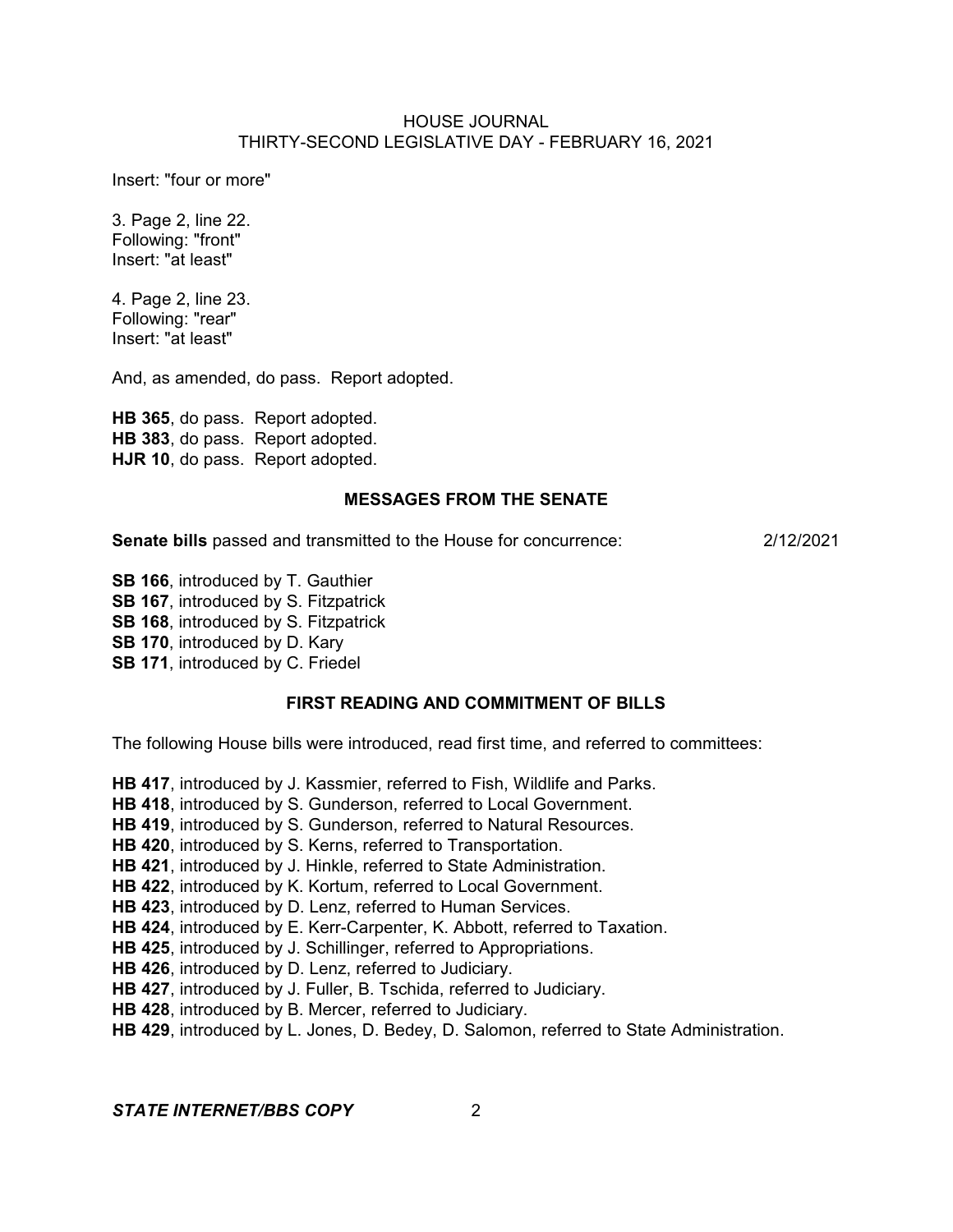The following Senate bills were introduced, read first time, and referred to committees:

**SB 166**, introduced by T. Gauthier, referred to Human Services.

**SB 167**, introduced by S. Fitzpatrick, M. Blasdel, W. Galt, referred to Human Services.

**SB 168**, introduced by S. Fitzpatrick, referred to Judiciary.

**SB 170**, introduced by D. Kary, D. Skees, referred to State Administration.

**SB 171**, introduced by C. Friedel, D. Salomon, B. Bennett, C. Smith, J. Cohenour, T. Jacobson, R. Lynch, F. Garner, S. Hinebauch, J. Small, J. Ellsworth, B. Ler, K. Zolnikov, E. Hill, J. Schillinger, C. Hinkle, referred to Local Government.

Minority Leader Abbott arose on objection to the introduction of **HB 427**.

Speaker ordered the Rules Committee meet upon adjournment to make a determination, pursuant to Joint rule J40-70.

# **SECOND READING OF BILLS (COMMITTEE OF THE WHOLE)**

Majority Leader Vinton moved the House resolve itself into a Committee of the Whole for consideration of business on second reading. Motion carried. Representative M. Regier in the chair.

Mr. Speaker: We, your Committee of the Whole, having had under consideration business on second reading, recommend as follows:

**HB 37** - Representative Welch moved **HB 37** do pass. Motion carried as follows:

Yeas: Abbott, Anderson, Bartel, Beard, Bedey, Berglee, Bertoglio, Binkley, Bishop, Brewster, Buckley, Buttrey, Caferro, Carlson, Curdy, Custer, Dooling, Dunwell, Duram, Farris-Olsen, Fern, Fielder, Fitzgerald, Fleming, France, Frazer, Fuller, Funk, Galloway, Garner, Gillette, Gist, Greef, Gunderson, Hamilton, Harvey, Hawk, Hayman, Hill, Hinkle C, Hinkle J, Holmlund, Hopkins, Jones, Karjala, Kassmier, Keane, Kelker, Keogh, Kerns, Kerr-Carpenter, Knudsen C, Knudsen R, Kortum, Lenz, Ler, Loge, Malone, Marler, Marshall, McKamey, Mercer, Mitchell, Moore, Nave, Noland, Novak, Olsen, Patelis, Phalen, Putnam, Read, Regier A, Regier M, Reksten, Ricci, Running Wolf, Schillinger, Seekins-Crowe, Sheldon-Galloway, Skees, Smith, Stafman, Stewart Peregoy, Stromswold, Sullivan, Tenenbaum, Thane, Trebas, Tschida, Usher, Vinton, Walsh, Weatherwax, Welch, Whiteman Pena, Whitman, Windy Boy, Zolnikov, Mr. Speaker. Total 100

Nays: None. Total 0

Voted absentee: None.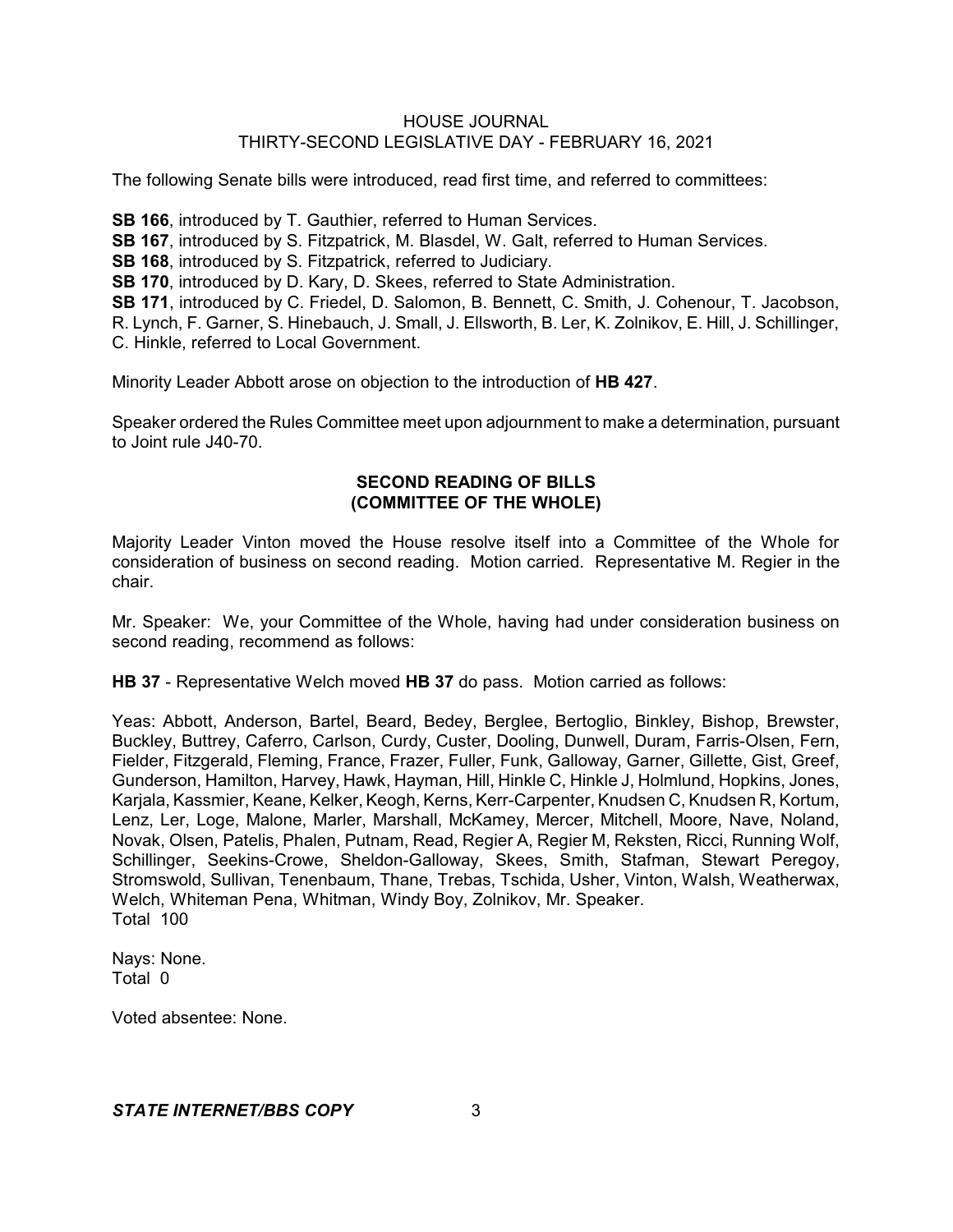Excused: None. Total 0

Absent or not voting: None. Total 0

**HB 115** - Representative Mercer moved **HB 115** do pass.

**HB 115** - Representative Mercer moved **HB 115**, second reading copy, be amended as follows:

1. Page 2, line 16 through 17. **Following: "of sentence" on line 17 Strike:** ", and" on line 17 through "suspended" on line 18

2. Page 2, line 18. **Following:** "person" **Strike:** "who is presently being sentenced under subsection (3)"

3. Page 2, line 19. **Following:** "subsection (3)" **Strike:** "on a different occasion"

4. Page 2, line 20. **Following:** "not" **Strike:** "less than 5 years or"

5. Page 2, line 21. Strike: "The first 5 years of the sentence may not be suspended." **Insert:** "The person is not eligible for a deferred imposition of sentence.

(5) If a person who is presently being sentenced has previously been convicted and sentenced under subsection (4) on one or more occasions, the person shall be punished by a fine of not less than \$5,000 or more than \$10,000 and by imprisonment in the state prison for a term of not less than 5 years or more than 25 years. The first 5 years of the sentence may not be suspended." **Renumber:** subsequent subsections

6. Page 3, line 17. **Strike:** "(6)(a)" **Insert:** "(7)(a)"

7. Page 3, line 18. **Strike:** "(6)(e)" **Insert:** "(7)(e)"

Amendment adopted as follows: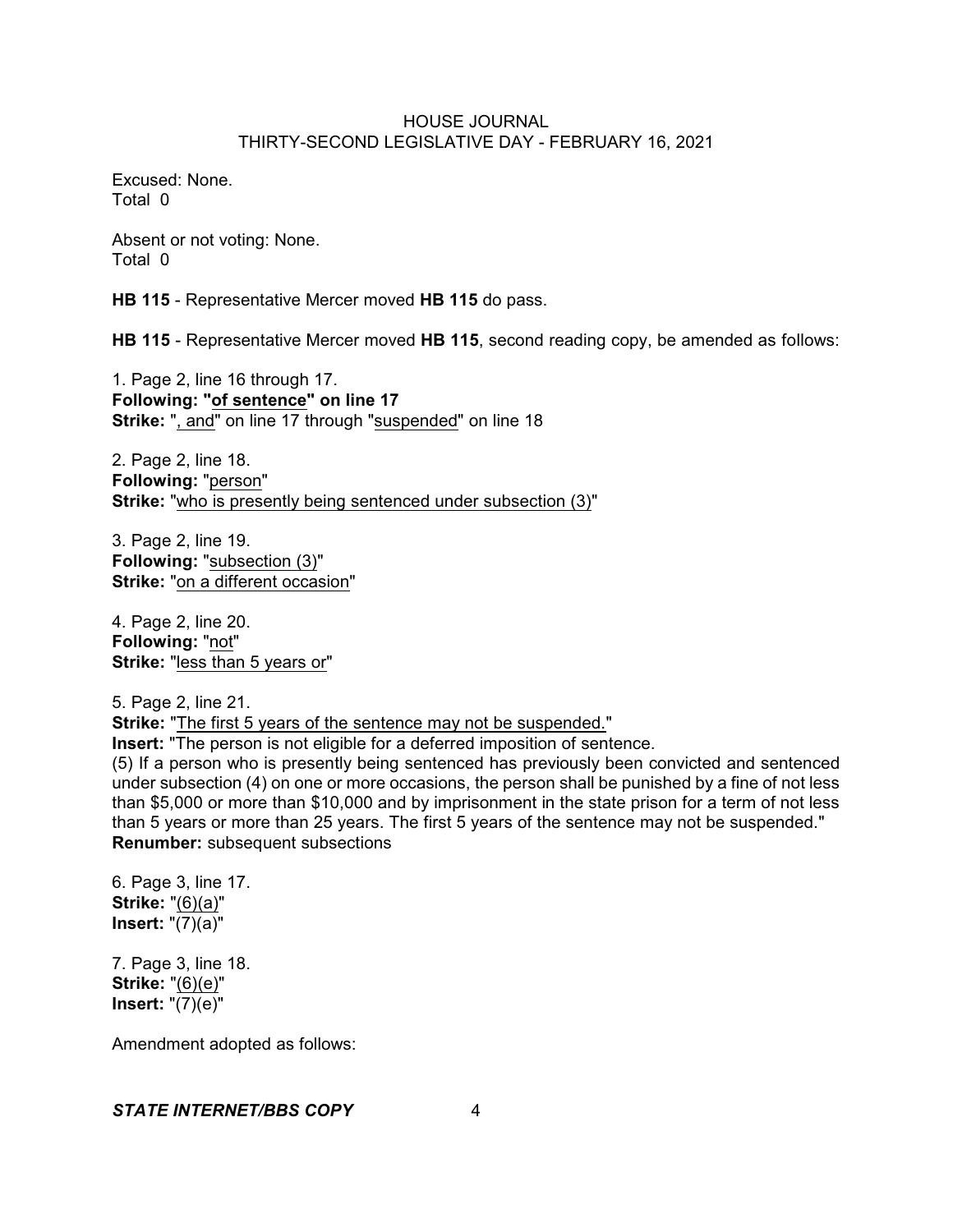Yeas: Anderson, Bartel, Beard, Bedey, Berglee, Bertoglio, Brewster, Buttrey, Carlson, Curdy, Custer, Dooling, Duram, Fern, Fitzgerald, Fleming, France, Frazer, Garner, Gillette, Gist, Greef, Gunderson, Hamilton, Harvey, Hawk, Hinkle J, Holmlund, Hopkins, Jones, Kassmier, Keane, Kelker, Knudsen C, Knudsen R, Malone, Marshall, McKamey, Mercer, Mitchell, Moore, Noland, Patelis, Phalen, Putnam, Regier A, Regier M, Ricci, Seekins-Crowe, Smith, Stafman, Stromswold, Trebas, Usher, Vinton, Welch, Whitman, Mr. Speaker. Total 58

Nays: Abbott, Binkley, Bishop, Buckley, Caferro, Dunwell, Farris-Olsen, Fielder, Fuller, Funk, Galloway, Hayman, Hill, Hinkle C, Karjala, Keogh, Kerns, Kerr-Carpenter, Kortum, Lenz, Ler, Loge, Marler, Nave, Novak, Olsen, Read, Reksten, Running Wolf, Schillinger, Sheldon-Galloway, Skees, Stewart Peregoy, Sullivan, Tenenbaum, Thane, Tschida, Walsh, Weatherwax, Whiteman Pena, Windy Boy, Zolnikov. Total 42

Voted absentee: None.

Excused: None. Total 0

Absent or not voting: None. Total 0

**HB 115** - Representative Mercer moved **HB 115**, as amended, do pass. Motion carried as follows:

Yeas: Anderson, Bartel, Beard, Bedey, Berglee, Bertoglio, Binkley, Brewster, Buttrey, Carlson, Curdy, Custer, Dooling, Duram, Fern, Fielder, Fitzgerald, Fleming, France, Frazer, Fuller, Galloway, Garner, Gillette, Gist, Greef, Harvey, Hawk, Hill, Hinkle J, Holmlund, Hopkins, Kassmier, Keane, Kelker, Kerns, Knudsen C, Knudsen R, Lenz, Ler, Loge, Malone, Marler, Marshall, McKamey, Mercer, Mitchell, Moore, Nave, Noland, Novak, Patelis, Phalen, Putnam, Read, Regier A, Regier M, Reksten, Ricci, Schillinger, Seekins-Crowe, Sheldon-Galloway, Skees, Stafman, Stromswold, Trebas, Tschida, Usher, Vinton, Walsh, Welch, Whitman, Zolnikov, Mr. Speaker. Total 74

Nays: Abbott, Bishop, Buckley, Caferro, Dunwell, Farris-Olsen, Funk, Hamilton, Hayman, Hinkle C, Jones, Karjala, Keogh, Kerr-Carpenter, Kortum, Olsen, Running Wolf, Smith, Stewart Peregoy, Sullivan, Tenenbaum, Thane, Weatherwax, Whiteman Pena, Windy Boy. Total 25

Voted absentee: None.

Excused: None. Total 0

Absent or not voting: Gunderson. Total 1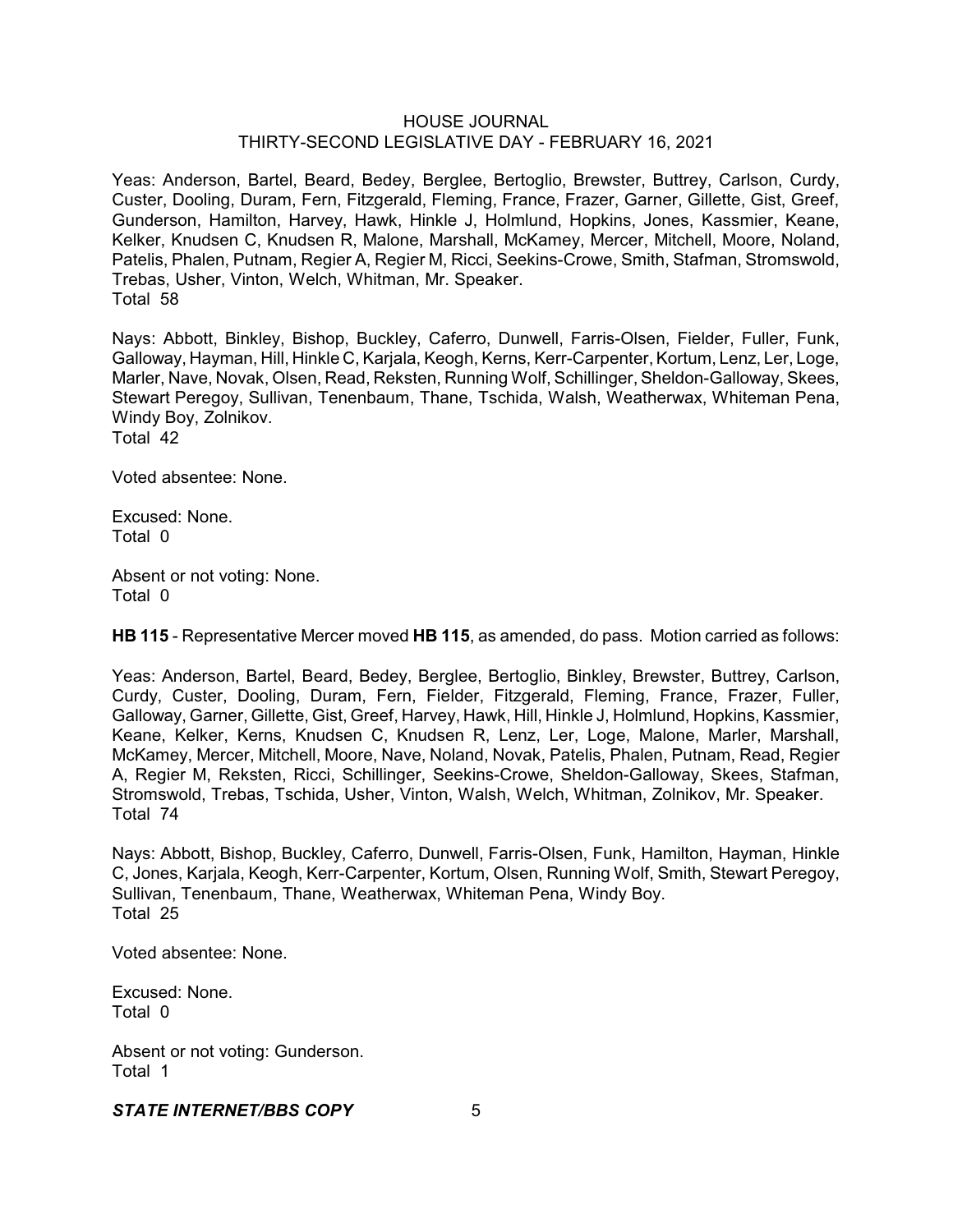**HB 244** - Representative Lenz moved **HB 244** do pass. Motion carried as follows:

Yeas: Anderson, Bartel, Bedey, Berglee, Binkley, Brewster, Buttrey, Carlson, Dooling, Duram, Fielder, Fitzgerald, Fleming, Fuller, Galloway, Garner, Gillette, Gist, Gunderson, Hill, Hinkle J, Holmlund, Jones, Kassmier, Kerns, Knudsen C, Knudsen R, Lenz, Ler, Loge, Malone, Marshall, McKamey, Mercer, Mitchell, Moore, Nave, Noland, Phalen, Putnam, Read, Regier A, Regier M, Reksten, Ricci, Schillinger, Seekins-Crowe, Sheldon-Galloway, Skees, Trebas, Tschida, Usher, Vinton, Welch, Whitman, Mr. Speaker. Total 56

Nays: Abbott, Beard, Bertoglio, Bishop, Buckley, Caferro, Curdy, Custer, Dunwell, Farris-Olsen, Fern, France, Frazer, Funk, Greef, Hamilton, Harvey, Hawk, Hayman, Hinkle C, Hopkins, Karjala, Keane, Kelker, Keogh, Kerr-Carpenter, Kortum, Marler, Novak, Olsen, Patelis, Running Wolf, Smith, Stafman, Stewart Peregoy, Stromswold, Sullivan, Tenenbaum, Thane, Walsh, Weatherwax, Whiteman Pena, Windy Boy, Zolnikov. Total 44

Voted absentee: None.

Excused: None. Total 0

Absent or not voting: None. Total 0

**HB 268** - Representative Phalen moved **HB 268** do pass. Motion carried as follows:

Yeas: Abbott, Anderson, Bartel, Beard, Bedey, Berglee, Bertoglio, Binkley, Bishop, Brewster, Buckley, Buttrey, Caferro, Carlson, Curdy, Custer, Dooling, Dunwell, Duram, Farris-Olsen, Fern, Fielder, Fitzgerald, Fleming, France, Frazer, Fuller, Funk, Galloway, Garner, Gillette, Gist, Greef, Gunderson, Hamilton, Harvey, Hawk, Hayman, Hill, Hinkle C, Hinkle J, Holmlund, Hopkins, Jones, Kassmier, Keane, Kelker, Keogh, Kerns, Kerr-Carpenter, Knudsen C, Knudsen R, Kortum, Lenz, Ler, Loge, Malone, Marler, McKamey, Mercer, Mitchell, Moore, Noland, Novak, Olsen, Patelis, Phalen, Putnam, Read, Regier A, Regier M, Reksten, Ricci, Running Wolf, Schillinger, Seekins-Crowe, Sheldon-Galloway, Skees, Smith, Stafman, Stewart Peregoy, Stromswold, Sullivan, Tenenbaum, Thane, Trebas, Tschida, Usher, Vinton, Walsh, Weatherwax, Welch, Whitman, Mr. Speaker. Total 94

Nays: Karjala, Marshall, Nave, Whiteman Pena, Windy Boy, Zolnikov. Total 6

Voted absentee: None.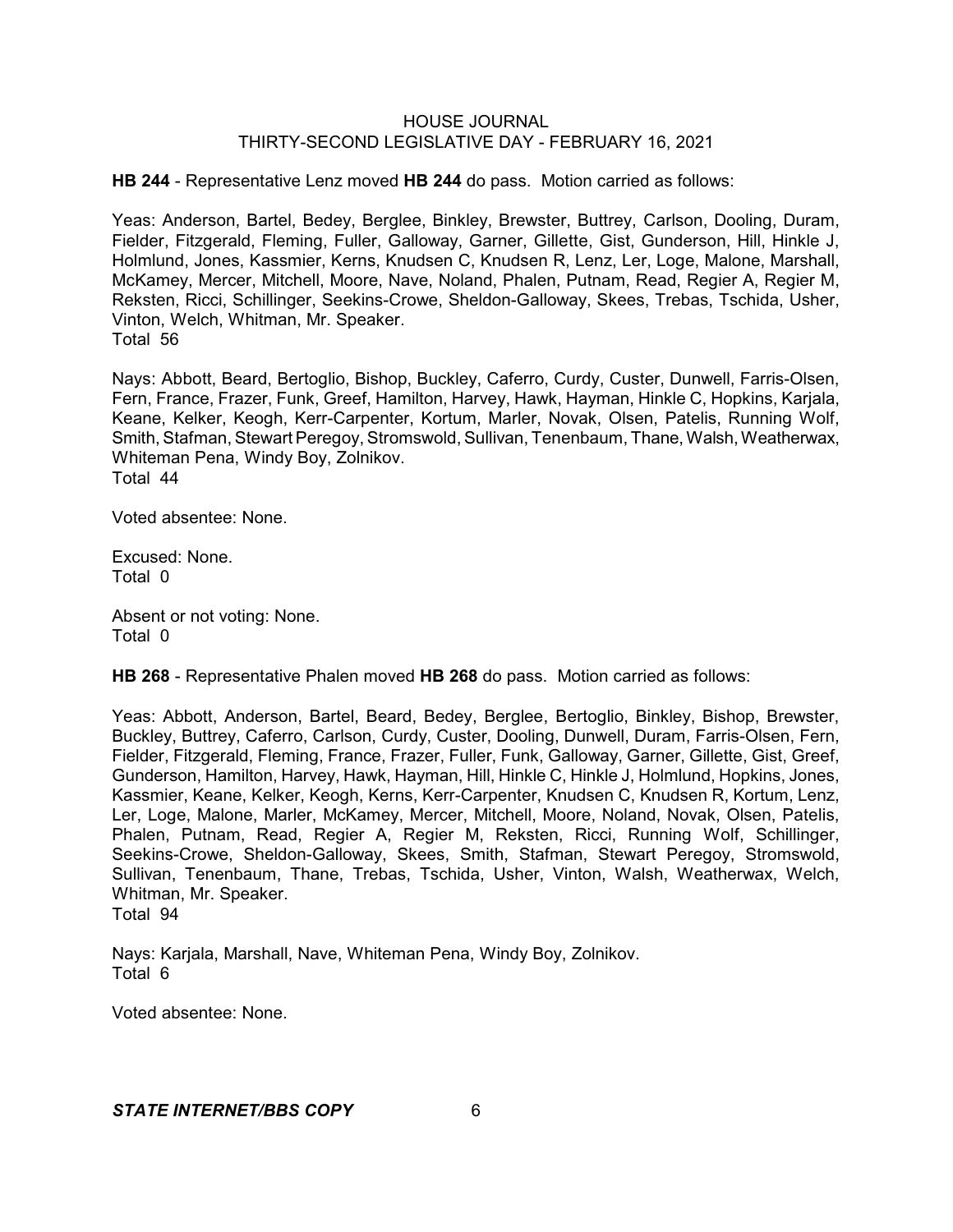Excused: None. Total 0

Absent or not voting: None. Total 0

**HB 275** - Representative Caferro moved **HB 275** do pass. Motion carried as follows:

Yeas: Anderson, Bartel, Beard, Bedey, Berglee, Bertoglio, Binkley, Bishop, Brewster, Buttrey, Caferro, Carlson, Curdy, Custer, Dooling, Dunwell, Duram, Farris-Olsen, Fern, Fielder, Fitzgerald, Fleming, France, Frazer, Fuller, Funk, Galloway, Garner, Gillette, Gist, Greef, Gunderson, Harvey, Hawk, Hayman, Hill, Hinkle C, Hinkle J, Holmlund, Hopkins, Jones, Karjala, Kassmier, Keane, Keogh, Kerns, Kerr-Carpenter, Knudsen C, Knudsen R, Kortum, Lenz, Ler, Loge, Malone, Marler, Marshall, McKamey, Mercer, Mitchell, Moore, Nave, Noland, Novak, Olsen, Patelis, Phalen, Putnam, Read, Regier A, Reksten, Ricci, Running Wolf, Schillinger, Seekins-Crowe, Sheldon-Galloway, Skees, Smith, Stafman, Stewart Peregoy, Stromswold, Sullivan, Tenenbaum, Thane, Trebas, Tschida, Vinton, Walsh, Weatherwax, Welch, Whiteman Pena, Whitman, Windy Boy, Zolnikov, Mr. Speaker. Total 94

Nays: Abbott, Buckley, Hamilton, Kelker, Regier M. Total 5

Voted absentee: None.

Excused: None. Total 0

Absent or not voting: Usher. Total 1

**HB 283** - Representative Buttrey moved **HB 283** do pass. Motion carried as follows:

Yeas: Abbott, Anderson, Bartel, Beard, Bedey, Berglee, Bertoglio, Binkley, Bishop, Brewster, Buckley, Buttrey, Carlson, Curdy, Custer, Dooling, Dunwell, Duram, Farris-Olsen, Fern, Fielder, Fitzgerald, Fleming, France, Frazer, Fuller, Funk, Galloway, Garner, Gillette, Gist, Greef, Gunderson, Hamilton, Harvey, Hawk, Hayman, Hill, Hinkle C, Hinkle J, Holmlund, Hopkins, Jones, Karjala, Kassmier, Keane, Kelker, Keogh, Kerns, Kerr-Carpenter, Knudsen C, Knudsen R, Kortum, Lenz, Ler, Loge, Malone, Marler, Marshall, McKamey, Mercer, Mitchell, Moore, Nave, Noland, Novak, Olsen, Patelis, Phalen, Putnam, Read, Regier A, Regier M, Reksten, Ricci, Running Wolf, Schillinger, Seekins-Crowe, Sheldon-Galloway, Skees, Smith, Stafman, Stewart Peregoy, Stromswold, Sullivan, Tenenbaum, Thane, Trebas, Tschida, Vinton, Walsh, Weatherwax, Welch, Whiteman Pena, Whitman, Windy Boy, Zolnikov, Mr. Speaker. Total 98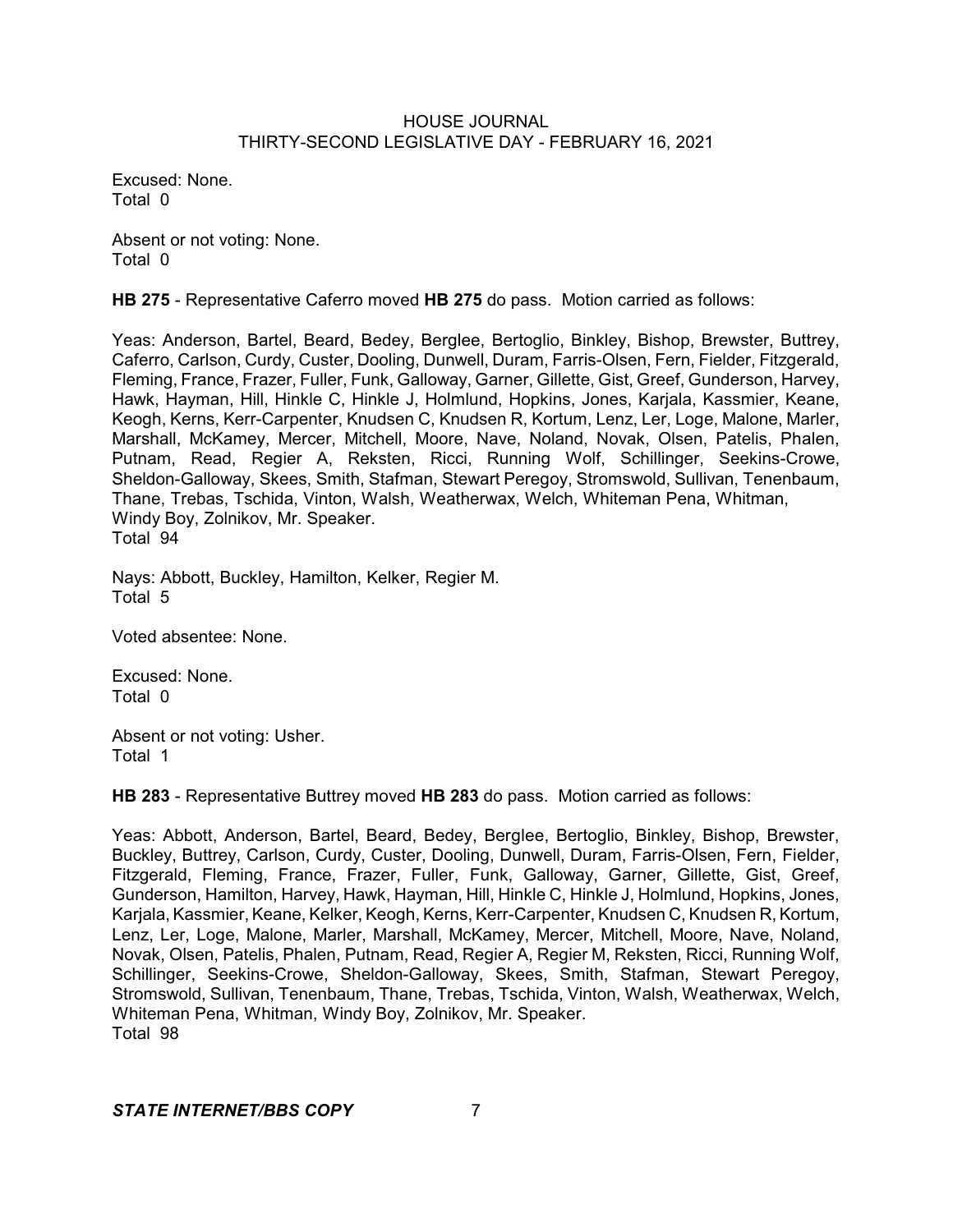Nays: Caferro. Total 1

Voted absentee: None.

Excused: None. Total 0

Absent or not voting: Usher. Total 1

**HB 293** - Representative Mercer moved **HB 293** do pass. Motion carried as follows:

Yeas: Abbott, Anderson, Bartel, Beard, Bedey, Berglee, Bertoglio, Binkley, Bishop, Brewster, Buckley, Buttrey, Caferro, Carlson, Curdy, Custer, Dooling, Dunwell, Duram, Farris-Olsen, Fern, Fielder, Fitzgerald, Fleming, France, Frazer, Fuller, Funk, Galloway, Garner, Gillette, Gist, Greef, Gunderson, Hamilton, Harvey, Hawk, Hayman, Hill, Hinkle C, Hinkle J, Holmlund, Hopkins, Jones, Karjala, Kassmier, Keane, Kelker, Keogh, Kerns, Kerr-Carpenter, Knudsen C, Knudsen R, Kortum, Lenz, Ler, Loge, Malone, Marler, Marshall, McKamey, Mercer, Mitchell, Moore, Nave, Noland, Novak, Patelis, Phalen, Putnam, Read, Regier A, Regier M, Reksten, Ricci, Running Wolf, Schillinger, Seekins-Crowe, Sheldon-Galloway, Skees, Smith, Stafman, Stewart Peregoy, Stromswold, Sullivan, Tenenbaum, Thane, Trebas, Tschida, Usher, Vinton, Walsh, Weatherwax, Welch, Whiteman Pena, Whitman, Zolnikov, Mr. Speaker. Total 98

Nays: Windy Boy. Total 1

Voted absentee: None.

Excused: None. Total 0

Absent or not voting: Olsen. Total 1

**HB 309** - Representative Read moved **HB 309** do pass. Motion carried as follows:

Yeas: Abbott, Anderson, Bartel, Beard, Bedey, Berglee, Bertoglio, Binkley, Bishop, Brewster, Buckley, Buttrey, Caferro, Carlson, Curdy, Custer, Dooling, Dunwell, Duram, Farris-Olsen, Fern, Fielder, Fitzgerald, Fleming, France, Frazer, Fuller, Funk, Galloway, Garner, Gillette, Gist, Greef, Gunderson, Hamilton, Harvey, Hawk, Hayman, Hill, Hinkle C, Hinkle J, Holmlund, Hopkins, Jones, Karjala, Kassmier, Keane, Kelker, Keogh, Kerns, Kerr-Carpenter, Knudsen C, Knudsen R, Kortum, Lenz, Ler, Loge, Malone, Marler, Marshall, McKamey, Mercer, Mitchell, Moore, Nave, Noland, Novak, Olsen, Patelis, Phalen, Putnam, Read, Regier A, Regier M, Reksten, Ricci, Running Wolf,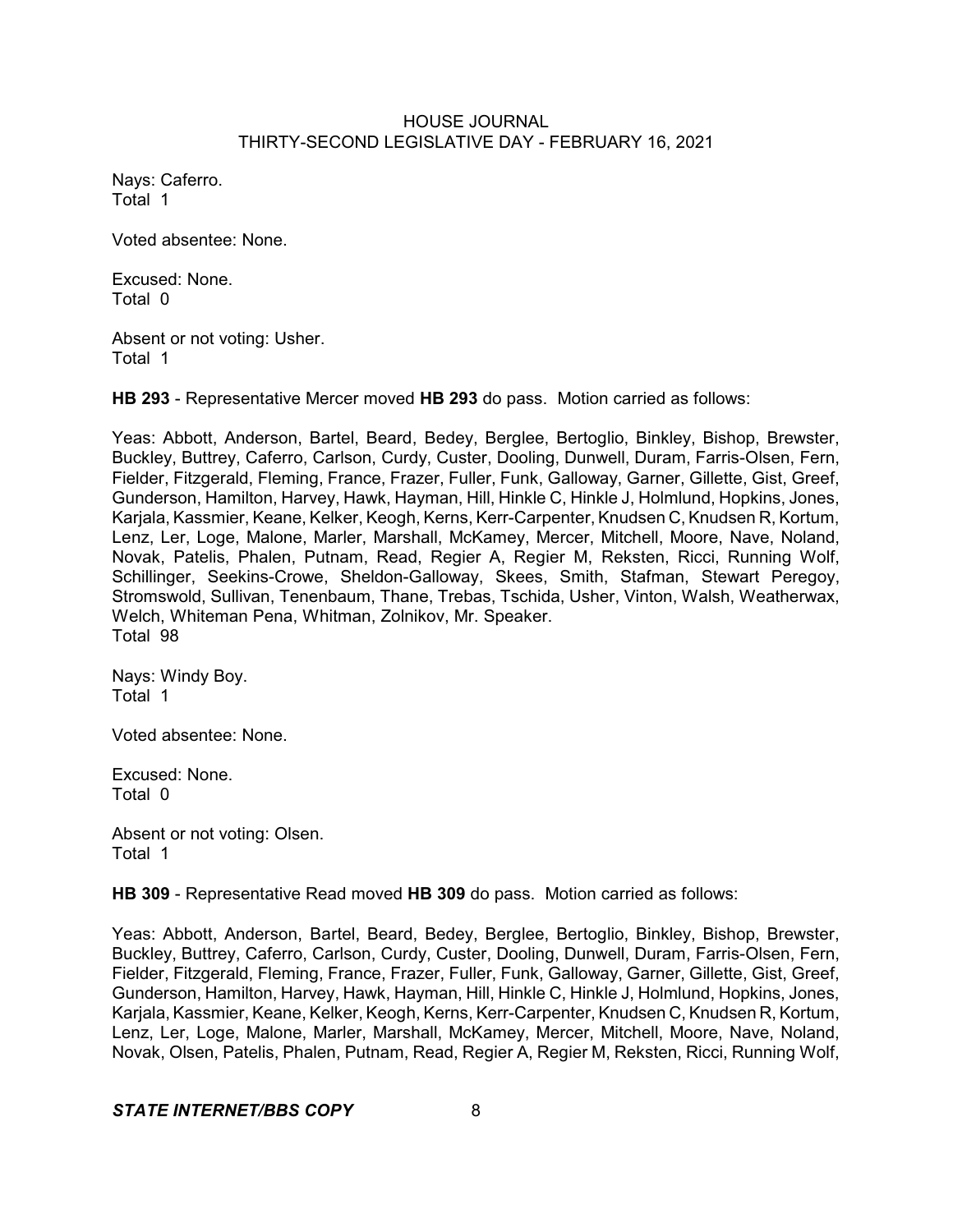Schillinger, Seekins-Crowe, Sheldon-Galloway, Skees, Smith, Stafman, Stromswold, Sullivan, Tenenbaum, Thane, Trebas, Tschida, Usher, Vinton, Walsh, Welch, Whiteman Pena, Whitman, Windy Boy, Zolnikov, Mr. Speaker. Total 98

Nays: Weatherwax. Total 1

Voted absentee: None.

Excused: None. Total 0

Absent or not voting: Stewart Peregoy. Total 1

**HB 310** - Representative Buckley moved **HB 310** do pass. Motion carried as follows:

Yeas: Abbott, Anderson, Bartel, Beard, Bedey, Berglee, Bertoglio, Binkley, Bishop, Brewster, Buckley, Buttrey, Caferro, Carlson, Curdy, Custer, Dooling, Dunwell, Duram, Farris-Olsen, Fern, Fielder, Fitzgerald, Fleming, France, Frazer, Fuller, Funk, Galloway, Garner, Gillette, Gist, Greef, Gunderson, Hamilton, Harvey, Hawk, Hayman, Hill, Hinkle C, Hinkle J, Holmlund, Hopkins, Jones, Karjala, Kassmier, Keane, Kelker, Keogh, Kerns, Kerr-Carpenter, Knudsen C, Knudsen R, Kortum, Lenz, Ler, Loge, Malone, Marler, Marshall, McKamey, Mercer, Mitchell, Moore, Nave, Noland, Novak, Olsen, Patelis, Phalen, Putnam, Read, Regier A, Regier M, Reksten, Ricci, Running Wolf, Schillinger, Seekins-Crowe, Sheldon-Galloway, Skees, Smith, Stafman, Stewart Peregoy, Stromswold, Sullivan, Tenenbaum, Thane, Trebas, Tschida, Usher, Vinton, Walsh, Weatherwax, Welch, Whiteman Pena, Whitman, Windy Boy, Zolnikov, Mr. Speaker. Total 100

Nays: None. Total 0

Voted absentee: None.

Excused: None. Total 0

Absent or not voting: None. Total 0

**HB 313** - Representative Gillette moved **HB 313** do pass. Motion carried as follows:

Yeas: Anderson, Bartel, Beard, Bedey, Berglee, Bertoglio, Binkley, Bishop, Brewster, Buckley, Buttrey, Carlson, Curdy, Custer, Dooling, Duram, Fern, Fielder, Fitzgerald, Fleming, France,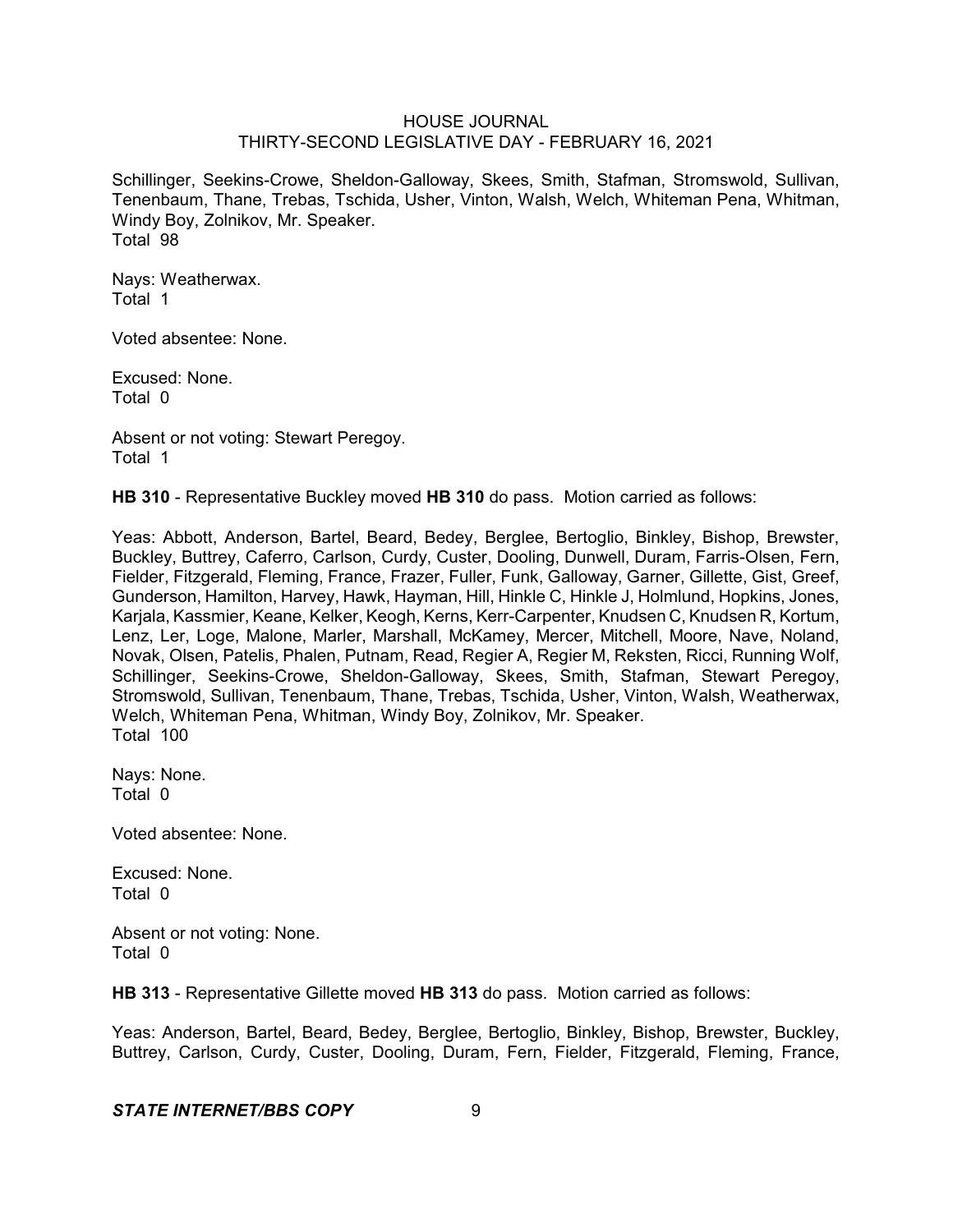Frazer, Fuller, Galloway, Garner, Gillette, Gist, Greef, Gunderson, Hill, Hinkle C, Hinkle J, Holmlund, Hopkins, Jones, Kassmier, Kelker, Kerns, Kerr-Carpenter, Knudsen C, Knudsen R, Lenz, Ler, Loge, Malone, Marshall, McKamey, Mercer, Mitchell, Moore, Nave, Noland, Patelis, Phalen, Putnam, Read, Regier A, Regier M, Reksten, Ricci, Running Wolf, Schillinger, Seekins-Crowe, Sheldon-Galloway, Skees, Smith, Stromswold, Sullivan, Trebas, Tschida, Usher, Vinton, Walsh, Weatherwax, Welch, Whitman, Zolnikov, Mr. Speaker. Total 78

Nays: Abbott, Caferro, Dunwell, Farris-Olsen, Funk, Hamilton, Harvey, Hawk, Hayman, Karjala, Keane, Keogh, Kortum, Marler, Novak, Olsen, Stafman, Stewart Peregoy, Tenenbaum, Thane, Whiteman Pena, Windy Boy. Total 22

Voted absentee: None.

Excused: None. Total 0

Absent or not voting: None. Total 0

**HB 331** - Representative C. Knudsen moved **HB 331** do pass. Motion carried as follows:

Yeas: Abbott, Anderson, Bartel, Beard, Bedey, Berglee, Bertoglio, Binkley, Bishop, Brewster, Buckley, Buttrey, Caferro, Carlson, Curdy, Custer, Dooling, Dunwell, Duram, Farris-Olsen, Fern, Fielder, Fitzgerald, Fleming, France, Frazer, Fuller, Funk, Galloway, Garner, Gillette, Gist, Greef, Gunderson, Hamilton, Harvey, Hawk, Hayman, Hill, Hinkle C, Hinkle J, Holmlund, Hopkins, Jones, Kariala, Kassmier, Keane, Kelker, Keogh, Kerns, Kerr-Carpenter, Knudsen C, Knudsen R, Lenz, Ler, Loge, Malone, Marler, Marshall, McKamey, Mercer, Mitchell, Moore, Nave, Noland, Novak, Olsen, Patelis, Phalen, Putnam, Read, Regier A, Regier M, Reksten, Ricci, Running Wolf, Schillinger, Seekins-Crowe, Sheldon-Galloway, Skees, Stafman, Stewart Peregoy, Stromswold, Sullivan, Tenenbaum, Thane, Trebas, Tschida, Usher, Vinton, Walsh, Weatherwax, Welch, Whiteman Pena, Whitman, Windy Boy, Zolnikov, Mr. Speaker. Total 98

Nays: Kortum, Smith. Total 2

Voted absentee: None.

Excused: None. Total 0

Absent or not voting: None. Total 0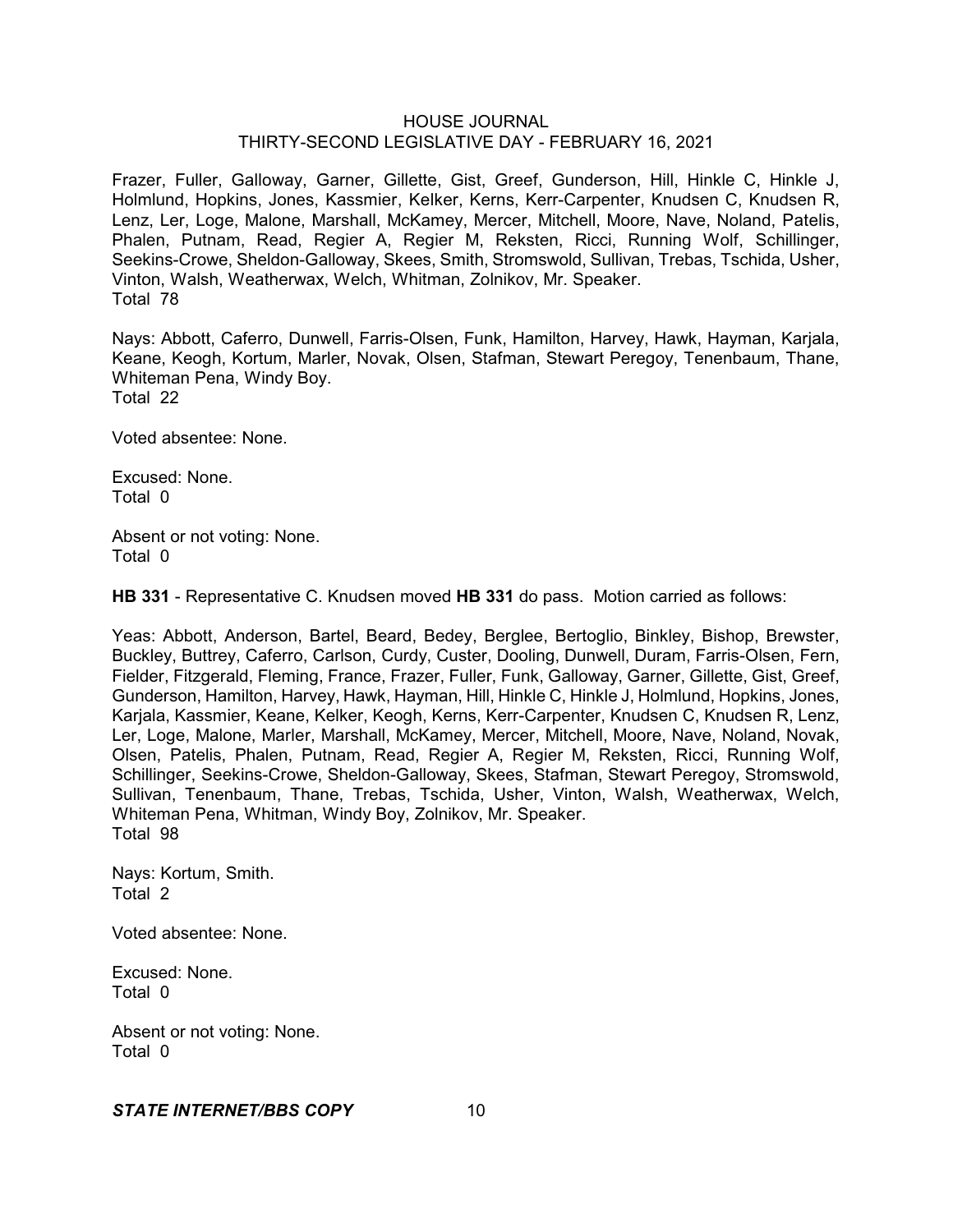Majority Leader Vinton moved the Committee rise and report. Motion carried. Committee arose. House resumed. Mr. Speaker presiding. Chair M. Regier moved the Committee of the Whole report be adopted. Report adopted as follows:

Yeas: Abbott, Beard, Bedey, Berglee, Bertoglio, Binkley, Bishop, Brewster, Buckley, Buttrey, Caferro, Carlson, Curdy, Custer, Dooling, Dunwell, Duram, Farris-Olsen, Fern, Fielder, Fitzgerald, Fleming, France, Frazer, Fuller, Funk, Galloway, Garner, Gillette, Gist, Greef, Gunderson, Hamilton, Harvey, Hawk, Hayman, Hill, Hinkle C, Hinkle J, Holmlund, Hopkins, Jones, Karjala, Kassmier, Keane, Kelker, Keogh, Kerns, Kerr-Carpenter, Knudsen C, Knudsen R, Kortum, Lenz, Ler, Loge, Malone, Marler, Marshall, McKamey, Mercer, Mitchell, Moore, Nave, Noland, Novak, Olsen, Patelis, Phalen, Putnam, Read, Regier A, Ricci, Running Wolf, Schillinger, Seekins-Crowe, Sheldon-Galloway, Skees, Smith, Stafman, Stewart Peregoy, Stromswold, Sullivan, Tenenbaum, Thane, Trebas, Usher, Vinton, Walsh, Weatherwax, Welch, Whiteman Pena, Whitman, Zolnikov, Mr. Speaker. Total 94

Nays: Bartel, Regier M, Tschida, Windy Boy. Total 4

Voted absentee: None.

Excused: None. Total 0

Absent or not voting: Anderson, Reksten. Total 2

# **THIRD READING OF BILLS**

The following bills having been read three several times, title and history agreed to, were disposed of in the following manner:

**HB 20** passed as follows:

Yeas: Abbott, Anderson, Bartel, Beard, Bedey, Berglee, Bertoglio, Binkley, Bishop, Brewster, Buckley, Buttrey, Caferro, Carlson, Curdy, Custer, Dooling, Dunwell, Duram, Farris-Olsen, Fern, Fielder, Fitzgerald, Fleming, France, Frazer, Fuller, Funk, Galloway, Garner, Gillette, Gist, Greef, Gunderson, Hamilton, Harvey, Hawk, Hayman, Hill, Hinkle C, Hinkle J, Holmlund, Hopkins, Jones, Karjala, Kassmier, Keane, Kelker, Keogh, Kerns, Kerr-Carpenter, Knudsen C, Knudsen R, Kortum, Lenz, Ler, Loge, Malone, Marler, Marshall, McKamey, Mercer, Mitchell, Moore, Nave, Noland, Novak, Patelis, Phalen, Putnam, Read, Regier A, Regier M, Ricci, Running Wolf, Schillinger, Seekins-Crowe, Sheldon-Galloway, Skees, Smith, Stafman, Stewart Peregoy, Stromswold, Sullivan, Thane, Trebas, Tschida, Usher, Vinton, Walsh, Weatherwax, Welch, Whiteman Pena, Whitman, Zolnikov, Mr. Speaker. Total 96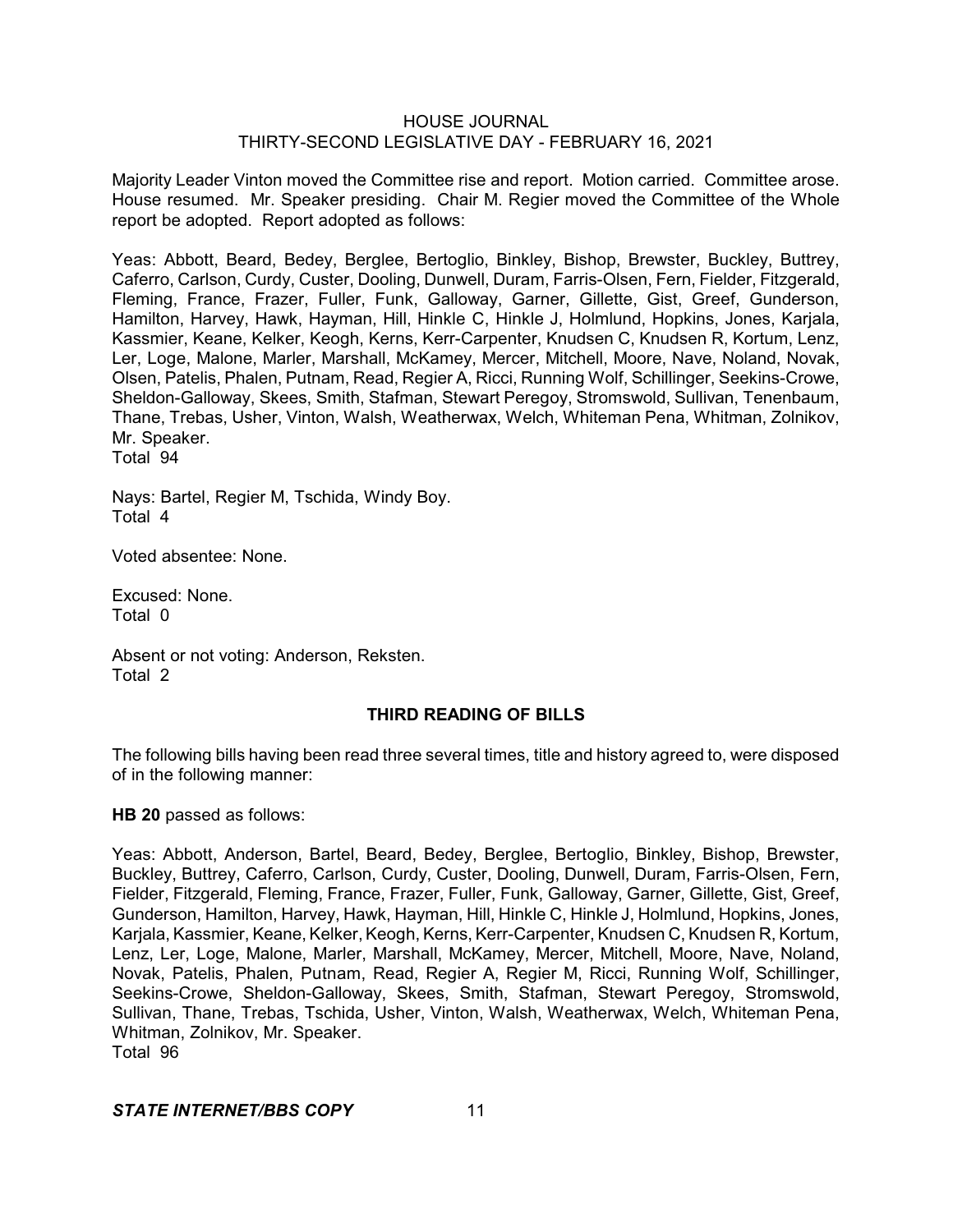Nays: Olsen, Tenenbaum, Windy Boy. Total 3

Voted absentee: None.

Excused: None. Total 0

Absent or not voting: Reksten. Total 1

**HB 23** passed as follows:

Yeas: Abbott, Anderson, Bartel, Beard, Bedey, Berglee, Bertoglio, Binkley, Bishop, Brewster, Buckley, Buttrey, Caferro, Carlson, Curdy, Custer, Dooling, Dunwell, Duram, Farris-Olsen, Fern, Fielder, Fitzgerald, Fleming, France, Frazer, Fuller, Funk, Galloway, Garner, Gillette, Gist, Greef, Gunderson, Hamilton, Harvey, Hawk, Hayman, Hill, Hinkle J, Holmlund, Hopkins, Jones, Karjala, Kassmier, Keane, Kelker, Keogh, Kerns, Kerr-Carpenter, Knudsen C, Kortum, Lenz, Ler, Loge, Malone, Marler, Marshall, McKamey, Mercer, Mitchell, Moore, Nave, Noland, Novak, Patelis, Phalen, Putnam, Read, Regier A, Ricci, Running Wolf, Schillinger, Seekins-Crowe, Sheldon-Galloway, Skees, Smith, Stafman, Stewart Peregoy, Stromswold, Sullivan, Tenenbaum, Thane, Trebas, Usher, Vinton, Walsh, Weatherwax, Welch, Whiteman Pena, Whitman, Zolnikov, Mr. Speaker. Total 93

Nays: Hinkle C, Regier M, Tschida, Windy Boy. Total 4

Voted absentee: None.

Excused: None. Total 0

Absent or not voting: Knudsen R, Olsen, Reksten. Total 3

**HB 259** passed as follows:

Yeas: Anderson, Bartel, Beard, Bedey, Berglee, Bertoglio, Binkley, Brewster, Buttrey, Carlson, Dooling, Duram, Fielder, Fitzgerald, Fleming, Frazer, Fuller, Galloway, Garner, Gillette, Gist, Greef, Gunderson, Hill, Hinkle C, Hinkle J, Holmlund, Hopkins, Jones, Kassmier, Kerns, Knudsen C, Knudsen R, Lenz, Ler, Loge, Malone, Marshall, McKamey, Mercer, Mitchell, Moore, Nave, Noland,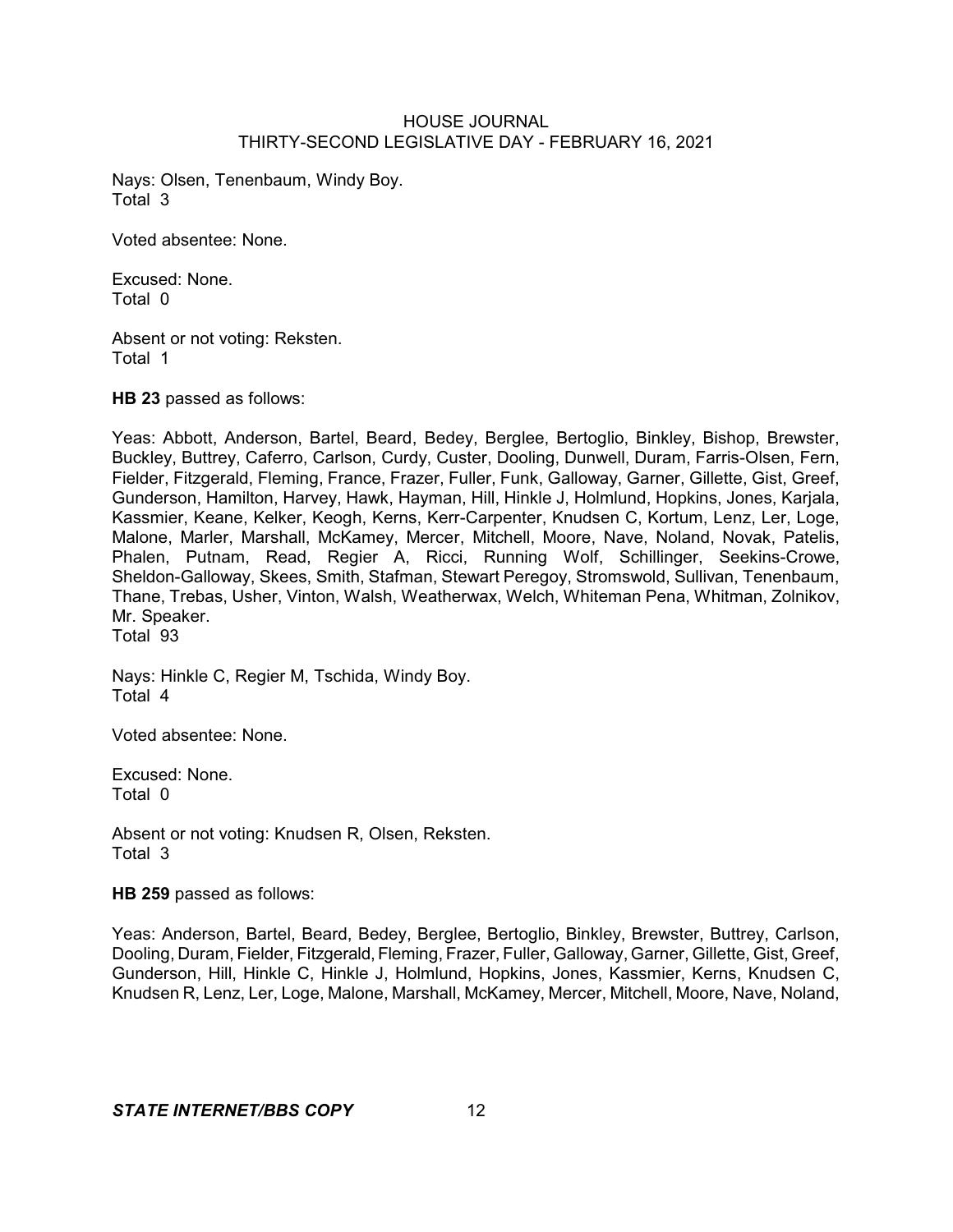Patelis, Phalen, Read, Regier A, Regier M, Ricci, Schillinger, Seekins-Crowe, Sheldon-Galloway, Skees, Stromswold, Trebas, Tschida, Usher, Vinton, Walsh, Welch, Whitman, Zolnikov, Mr. Speaker. Total 64

Nays: Abbott, Bishop, Buckley, Caferro, Curdy, Custer, Dunwell, Farris-Olsen, Fern, France, Funk, Hamilton, Harvey, Hawk, Hayman, Karjala, Keane, Kelker, Keogh, Kerr-Carpenter, Kortum, Marler,

Novak, Olsen, Putnam, Running Wolf, Smith, Stafman, Stewart Peregoy, Sullivan, Tenenbaum, Thane, Weatherwax, Whiteman Pena, Windy Boy. Total 35

Voted absentee: None.

Excused: None. Total 0

Absent or not voting: Reksten. Total 1

**HB 266** passed as follows:

Yeas: Abbott, Anderson, Bartel, Beard, Bedey, Berglee, Bertoglio, Binkley, Bishop, Brewster, Buckley, Buttrey, Caferro, Carlson, Curdy, Custer, Dooling, Dunwell, Farris-Olsen, Fern, Fielder, Fitzgerald, Fleming, France, Frazer, Fuller, Funk, Galloway, Garner, Gillette, Gist, Greef, Gunderson, Hamilton, Harvey, Hawk, Hayman, Hill, Hinkle C, Hinkle J, Holmlund, Hopkins, Jones, Karjala, Kassmier, Keane, Kelker, Keogh, Kerns, Kerr-Carpenter, Knudsen C, Knudsen R, Kortum, Lenz, Ler, Loge, Malone, Marler, Marshall, McKamey, Mercer, Mitchell, Moore, Nave, Noland, Novak, Olsen, Patelis, Phalen, Putnam, Read, Regier A, Regier M, Ricci, Running Wolf, Schillinger, Seekins-Crowe, Sheldon-Galloway, Skees, Stafman, Stewart Peregoy, Stromswold, Sullivan, Tenenbaum, Thane, Trebas, Tschida, Usher,Vinton,Walsh, Weatherwax, Welch, Whiteman Pena, Whitman, Zolnikov, Mr. Speaker. Total 96

Nays: Duram, Smith, Windy Boy. Total 3

Voted absentee: None.

Excused: None. Total 0

Absent or not voting: Reksten. Total 1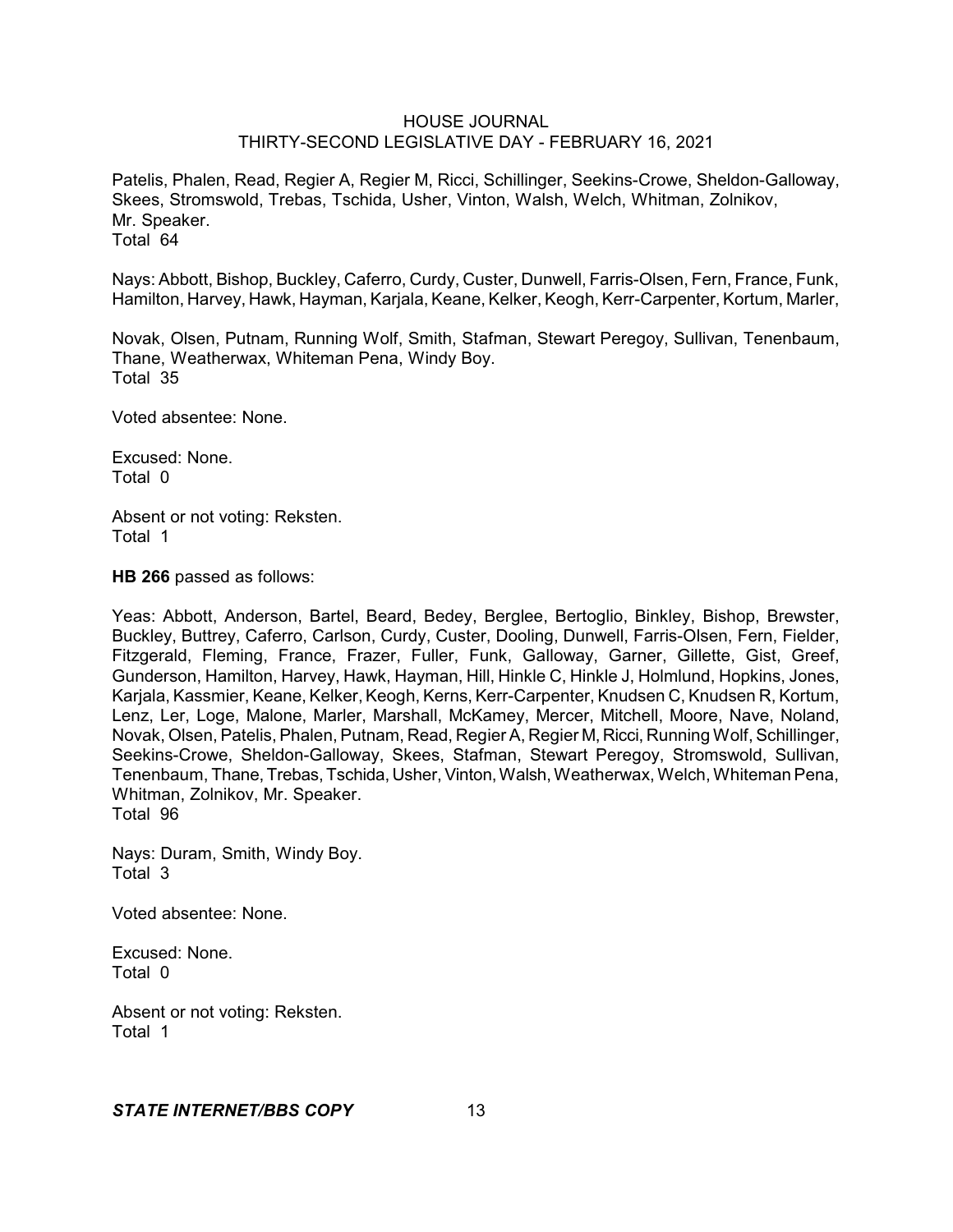**HB 273** passed as follows:

Yeas: Anderson, Bartel, Beard, Bedey, Berglee, Bertoglio, Binkley, Brewster, Buttrey, Carlson, Custer, Dooling, Duram, Fielder, Fitzgerald, Fleming, Frazer, Fuller, Galloway, Garner, Gillette, Gist, Greef, Gunderson, Hill, Hinkle C, Hinkle J, Holmlund, Hopkins, Jones, Kassmier, Kerns, Knudsen C, Knudsen R, Lenz, Ler, Loge, Malone, Marshall, McKamey, Mercer, Mitchell, Moore, Nave, Noland, Patelis, Phalen, Putnam, Read, Regier A, Regier M, Reksten, Ricci, Schillinger, Seekins-Crowe, Sheldon-Galloway, Skees, Smith, Stromswold, Trebas, Tschida, Usher, Vinton, Walsh, Welch, Whitman, Zolnikov, Mr. Speaker. Total 68

Nays: Abbott, Bishop, Buckley, Caferro, Curdy, Dunwell, Farris-Olsen, Fern, France, Funk, Hamilton, Harvey, Hawk, Hayman, Karjala, Keane, Kelker, Keogh, Kerr-Carpenter, Kortum, Marler, Novak, Olsen, Running Wolf, Stafman, Stewart Peregoy, Sullivan, Tenenbaum, Thane, Weatherwax, Whiteman Pena, Windy Boy. Total 32

Voted absentee: None.

Excused: None. Total 0

Absent or not voting: None. Total 0

**HB 281** passed as follows:

Yeas: Anderson, Bartel, Beard, Bedey, Berglee, Bertoglio, Binkley, Brewster, Buttrey, Caferro, Carlson, Curdy, Custer, Dooling, Fern, Fielder, Fitzgerald, Fleming, Frazer, Fuller, Galloway, Garner, Gillette, Gist, Greef, Gunderson, Hill, Hinkle C, Hinkle J, Holmlund, Hopkins, Jones, Kassmier, Keane, Kerns, Knudsen C, Knudsen R, Lenz, Ler, Loge, Malone, Marshall, McKamey, Mercer, Mitchell, Moore, Nave, Noland, Novak, Patelis, Phalen, Putnam, Read, Regier A, Regier M, Reksten, Ricci, Schillinger, Seekins-Crowe, Sheldon-Galloway, Skees, Smith, Stewart Peregoy, Stromswold, Tenenbaum, Trebas, Tschida, Usher, Vinton, Walsh, Welch, Whitman, Zolnikov, Mr. Speaker.

Total 74

Nays: Abbott, Bishop, Buckley, Dunwell, Duram, Farris-Olsen, France, Funk, Hamilton, Harvey, Hawk, Hayman, Karjala, Kelker, Keogh, Kerr-Carpenter, Kortum, Marler, Olsen, Running Wolf, Stafman, Sullivan, Thane, Weatherwax, Whiteman Pena, Windy Boy. Total 26

Voted absentee: None.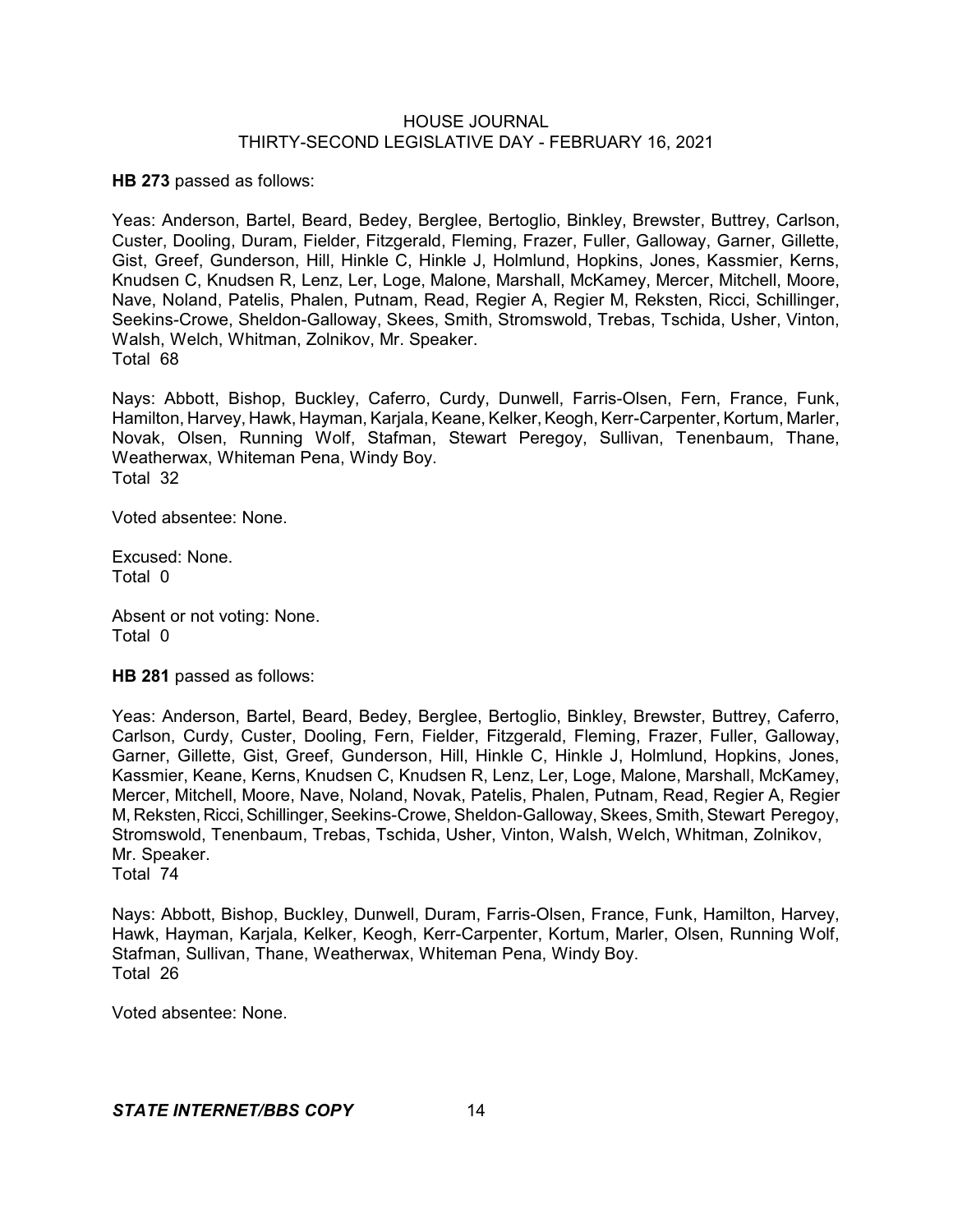Excused: None. Total 0

Absent or not voting: None. Total 0

**HJR 4** passed as follows:

Yeas: Abbott, Anderson, Beard, Bedey, Berglee, Bertoglio, Bishop, Brewster, Buckley, Buttrey, Caferro, Carlson, Curdy, Custer, Dooling, Dunwell, Duram, Farris-Olsen, Fern, Fielder, Fitzgerald, Fleming, France, Frazer, Fuller, Funk, Garner, Gillette, Gist, Greef, Gunderson, Hamilton, Harvey, Hawk, Hayman, Hill, Hinkle C, Hinkle J, Holmlund, Jones, Karjala, Kassmier, Keane, Kelker, Keogh, Kerns, Kerr-Carpenter, Knudsen C, Knudsen R, Kortum, Lenz, Ler, Loge, Malone, Marler, McKamey, Mercer, Moore, Nave, Noland, Novak, Olsen, Patelis, Phalen, Putnam, Regier A, Reksten, Running Wolf, Schillinger, Seekins-Crowe, Skees, Smith, Stafman, Stewart Peregoy, Stromswold, Sullivan, Tenenbaum, Thane, Trebas, Usher, Vinton, Walsh, Weatherwax, Welch, Whiteman Pena, Whitman, Windy Boy, Zolnikov. Total 88

Nays: Bartel, Binkley, Galloway, Hopkins, Marshall, Mitchell, Read, Regier M, Ricci, Sheldon-Galloway, Tschida, Mr. Speaker. Total 12

Voted absentee: None.

Excused: None. Total 0

Absent or not voting: None. Total 0

**HJR 5** passed as follows:

Yeas: Anderson, Bartel, Beard, Bedey, Berglee, Bertoglio, Binkley, Brewster, Buttrey, Carlson, Custer, Dooling, Duram, Fielder, Fitzgerald, Fleming, Frazer, Fuller, Galloway, Garner, Gillette, Gist, Greef, Gunderson, Hill, Hinkle C, Hinkle J, Holmlund, Hopkins, Jones, Kassmier, Kerns, Knudsen C, Knudsen R, Lenz, Ler, Loge, Malone, Marshall, McKamey, Mercer, Mitchell, Moore, Nave, Noland, Patelis, Phalen, Putnam, Read, Regier A, Regier M, Reksten, Ricci, Schillinger, Seekins-Crowe, Sheldon-Galloway, Skees, Stromswold, Trebas, Tschida, Usher, Vinton, Walsh, Welch, Whitman, Zolnikov, Mr. Speaker. Total 67

Nays: Abbott, Bishop, Buckley, Caferro, Curdy, Dunwell, Farris-Olsen, Fern, France, Funk, Hamilton, Harvey, Hawk, Hayman, Karjala, Keane, Kelker, Keogh, Kerr-Carpenter, Kortum, Marler,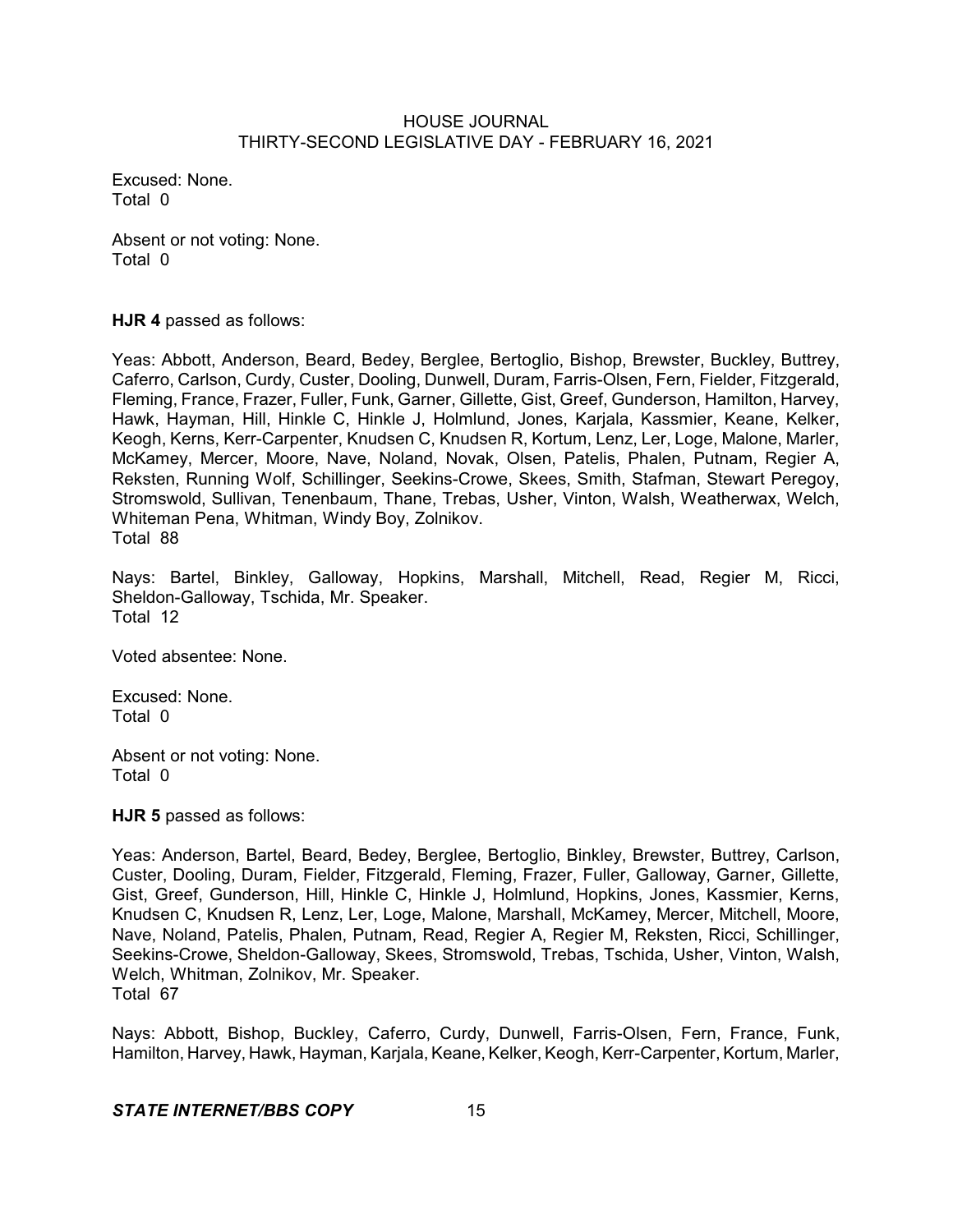Novak, Olsen, Running Wolf, Smith, Stafman, Stewart Peregoy, Sullivan, Tenenbaum, Thane, Weatherwax, Whiteman Pena, Windy Boy. Total 33

Voted absentee: None.

Excused: None. Total 0

Absent or not voting: None. Total 0

**SB 9** concurred in as follows:

Yeas: Abbott, Bartel, Beard, Bedey, Berglee, Bertoglio, Binkley, Bishop, Brewster, Carlson, Curdy, Custer, Dooling, Dunwell, Fern, Fielder, Fleming, Frazer, Fuller, Funk, Garner, Gillette, Gist, Gunderson, Harvey, Hawk, Hill, Hinkle J, Holmlund, Hopkins, Jones, Karjala, Kassmier, Kelker, Kerns, Kortum, Lenz, Ler, Loge, Malone, Marshall, Mercer, Mitchell, Nave, Noland, Novak, Patelis, Phalen, Putnam, Regier A, Regier M, Ricci, Schillinger, Seekins-Crowe, Smith, Stafman, Stewart Peregoy, Sullivan, Trebas, Usher, Walsh, Welch, Whiteman Pena, Whitman, Mr. Speaker. Total 65

Nays: Anderson, Buckley, Buttrey, Caferro, Duram, Farris-Olsen, Fitzgerald, France, Galloway, Greef, Hamilton, Hayman, Hinkle C, Keane, Keogh, Kerr-Carpenter, Knudsen C, Knudsen R, Marler, McKamey, Moore, Olsen, Read, Reksten, Running Wolf, Sheldon-Galloway, Skees, Stromswold, Tenenbaum, Thane, Tschida, Vinton, Weatherwax, Windy Boy, Zolnikov. Total 35

Voted absentee: None.

Excused: None. Total 0

Absent or not voting: None. Total 0

**SB 47** concurred in as follows:

Yeas: Abbott, Anderson, Bartel, Beard, Bedey, Berglee, Bertoglio, Binkley, Bishop, Brewster, Buckley, Buttrey, Caferro, Carlson, Curdy, Custer, Dooling, Dunwell, Duram, Farris-Olsen, Fern, Fielder, Fitzgerald, Fleming, France, Frazer, Fuller, Funk, Galloway, Garner, Gillette, Gist, Greef, Gunderson, Hamilton, Harvey, Hawk, Hayman, Hill, Hinkle C, Hinkle J, Holmlund, Hopkins, Jones, Karjala, Kassmier, Keane, Kelker, Keogh, Kerns, Kerr-Carpenter, Knudsen C, Knudsen R, Kortum, Lenz, Ler, Loge, Malone, Marler, Marshall, McKamey, Mercer, Mitchell, Moore, Nave, Noland, Novak, Olsen, Patelis, Phalen, Putnam, Read, Regier A, Regier M, Reksten, Ricci, Running Wolf,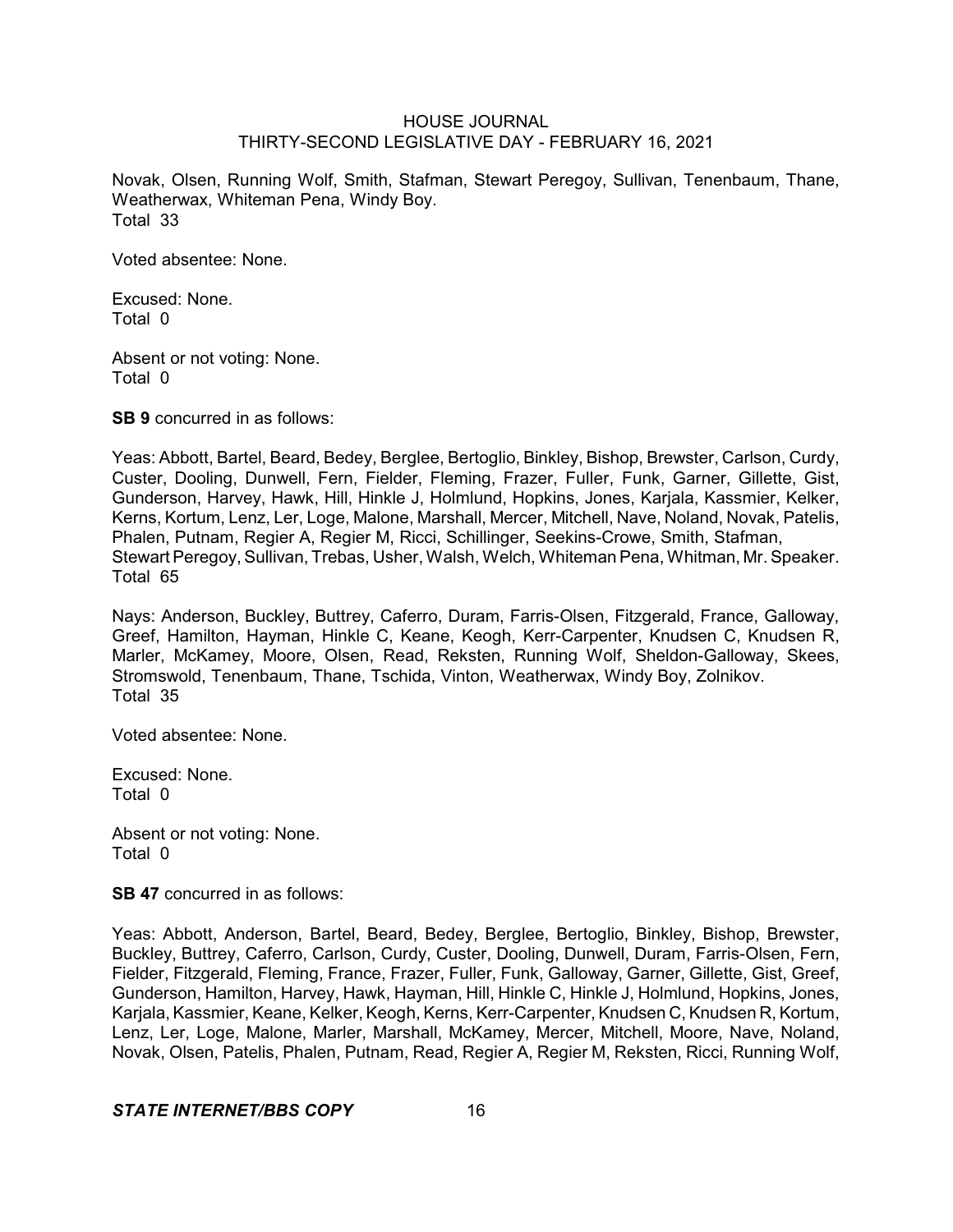Schillinger, Seekins-Crowe, Sheldon-Galloway, Skees, Smith, Stafman, Stewart Peregoy, Stromswold, Sullivan, Tenenbaum, Thane, Trebas, Tschida, Usher, Vinton, Walsh, Weatherwax, Welch, Whiteman Pena, Whitman, Windy Boy, Zolnikov, Mr. Speaker. Total 100

Nays: None. Total 0

Voted absentee: None.

Excused: None. Total 0

Absent or not voting: None. Total 0

**SB 90** concurred in as follows:

Yeas: Abbott, Anderson, Bartel, Beard, Bedey, Berglee, Bertoglio, Binkley, Bishop, Brewster, Buckley, Buttrey, Caferro, Carlson, Curdy, Custer, Dooling, Dunwell, Duram, Farris-Olsen, Fern, Fielder, Fitzgerald, Fleming, France, Frazer, Fuller, Funk, Galloway, Garner, Gillette, Gist, Greef, Gunderson, Hamilton, Harvey, Hawk, Hayman, Hill, Hinkle C, Hinkle J, Holmlund, Hopkins, Jones, Karjala, Kassmier, Keane, Kelker, Keogh, Kerns, Kerr-Carpenter, Knudsen C, Knudsen R, Kortum, Lenz, Ler, Loge, Malone, Marler, Marshall, McKamey, Mercer, Mitchell, Moore, Nave, Noland, Novak, Olsen, Patelis, Phalen, Putnam, Read, Regier A, Regier M, Reksten, Ricci, Running Wolf, Schillinger, Seekins-Crowe, Sheldon-Galloway, Skees, Smith, Stafman, Stewart Peregoy, Stromswold, Sullivan, Tenenbaum, Thane, Trebas, Tschida, Usher, Vinton, Walsh, Weatherwax, Welch, Whiteman Pena, Whitman, Windy Boy, Zolnikov, Mr. Speaker. Total 100

Nays: None. Total 0

Voted absentee: None.

Excused: None. Total 0

Absent or not voting: None. Total 0